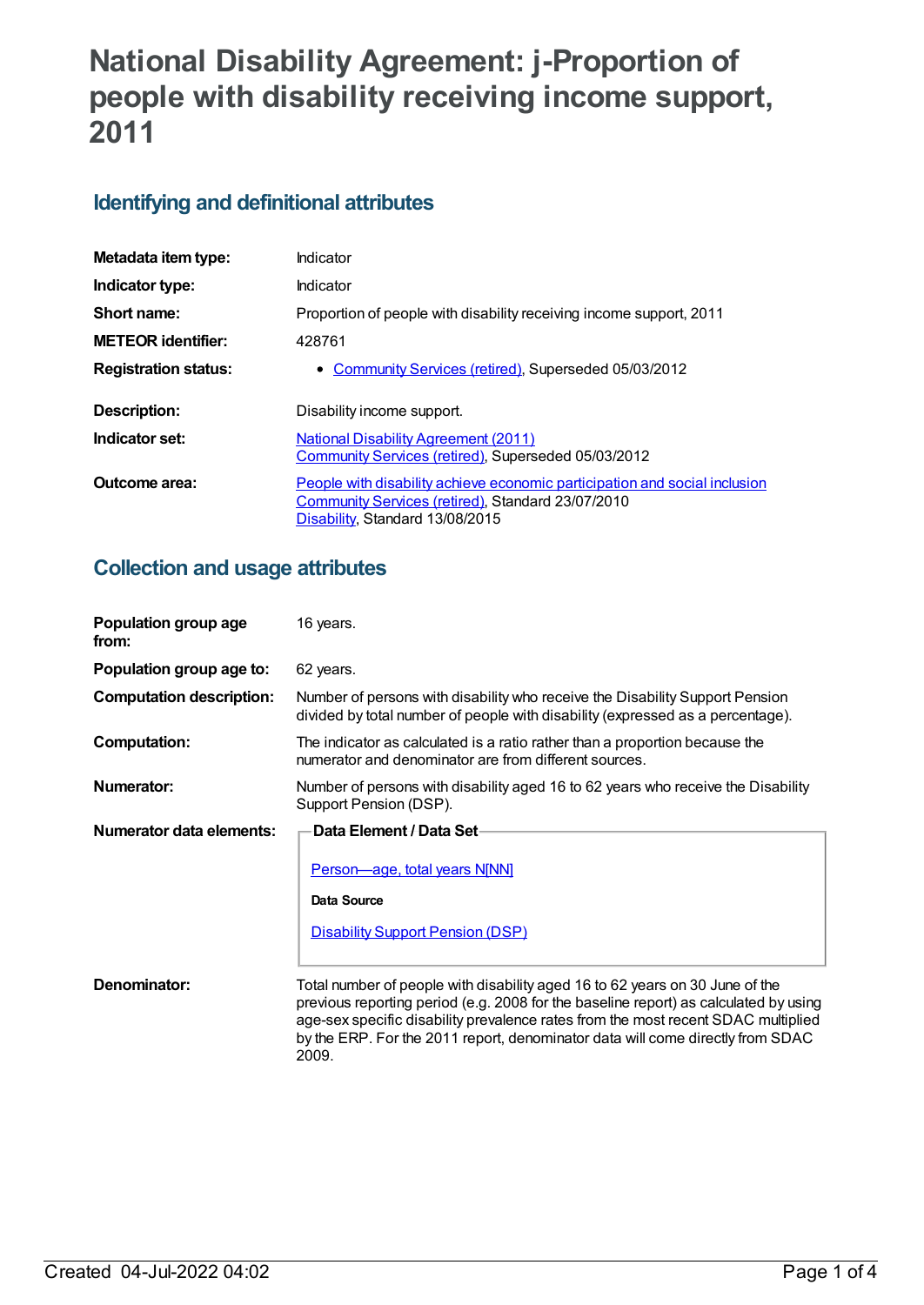#### **Denominator data elements:**

### **Data Element / Data Set**

#### **Data Element**

Data element 'Disability status' to be created.

**Data Source**

Survey of [Disability,](https://meteor.aihw.gov.au/content/393867) Ageing and Caring (SDAC)

**Data Element / Data Set**

[Person—sex,](https://meteor.aihw.gov.au/content/270263) code N

**Data Source**

Survey of [Disability,](https://meteor.aihw.gov.au/content/393867) Ageing and Caring (SDAC)

**Data Element / Data Set**

[Person—Australian](https://meteor.aihw.gov.au/content/286919) state/territory identifier, code N

**Data Source**

Estimated Resident [Population](https://meteor.aihw.gov.au/content/393889) (ERP)

**Data Element / Data Set**

[Person—sex,](https://meteor.aihw.gov.au/content/287316) code N

**Data Source**

Estimated Resident [Population](https://meteor.aihw.gov.au/content/393889) (ERP)

### **Data Element / Data Set**

Person-age, total years N[NN]

**Data Source**

Survey of [Disability,](https://meteor.aihw.gov.au/content/393867) Ageing and Caring (SDAC)

### **Data Element / Data Set**

Person-age, total years N[NN]

**Data Source**

Estimated Resident [Population](https://meteor.aihw.gov.au/content/393889) (ERP)

### **Data Element / Data Set**

[Person—estimated](https://meteor.aihw.gov.au/content/388656) resident population of Australia, total people N[N(7)]

**Data Source**

Estimated Resident [Population](https://meteor.aihw.gov.au/content/393889) (ERP)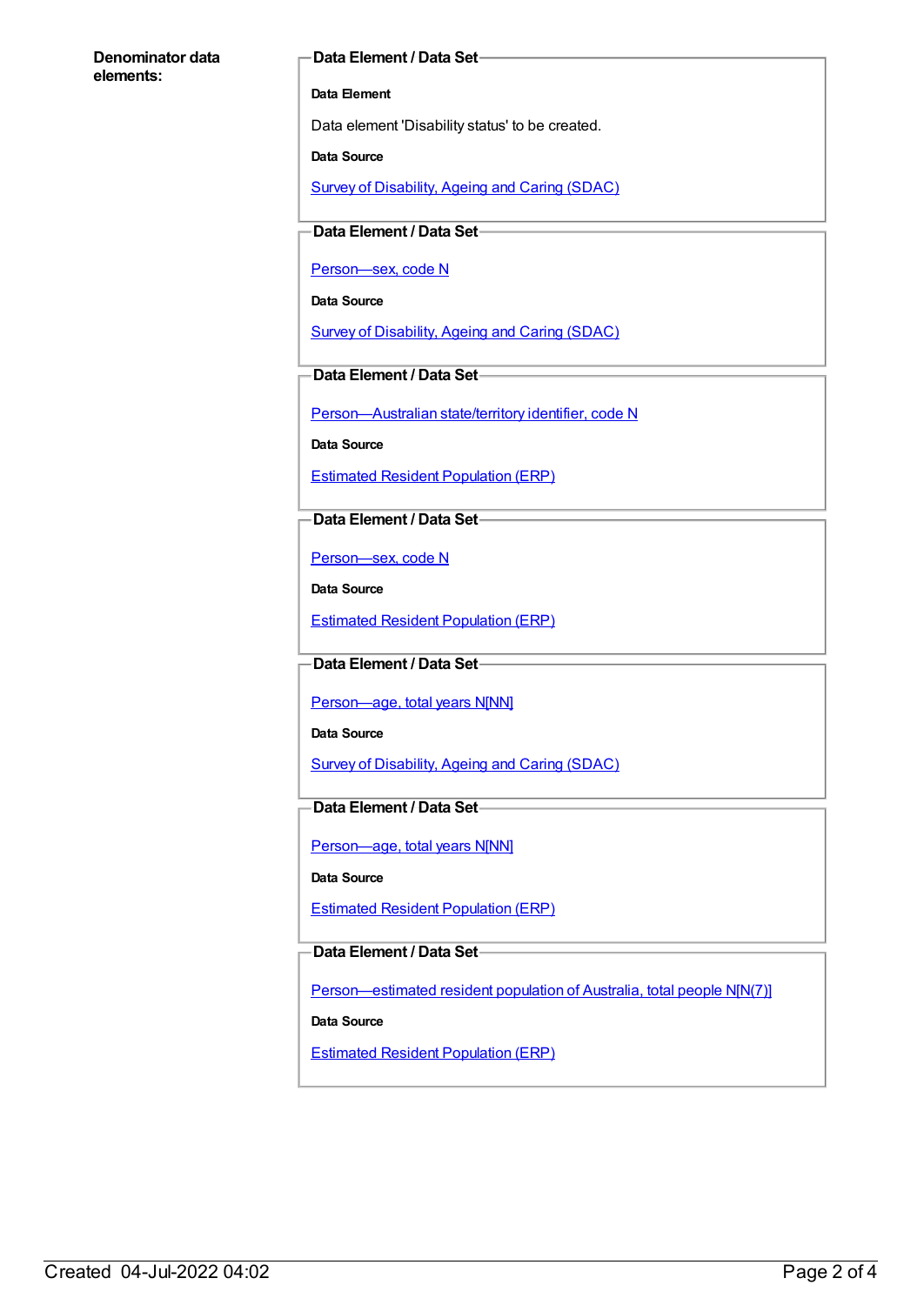| <b>Disaggregation data</b><br>elements: | Data Element / Data Set-                                                                                                                                                      |  |
|-----------------------------------------|-------------------------------------------------------------------------------------------------------------------------------------------------------------------------------|--|
|                                         | Person-Indigenous status, code N                                                                                                                                              |  |
|                                         | Data Source                                                                                                                                                                   |  |
|                                         | <b>Disability Support Pension (DSP)</b>                                                                                                                                       |  |
|                                         | Data Element / Data Set-                                                                                                                                                      |  |
|                                         | Person-Australian state/territory identifier, code N                                                                                                                          |  |
|                                         | Data Element / Data Set-                                                                                                                                                      |  |
|                                         | Person-sex, code N                                                                                                                                                            |  |
|                                         | Data Element / Data Set-                                                                                                                                                      |  |
|                                         | Person-age, total years N[NN]                                                                                                                                                 |  |
|                                         | Data Element / Data Set-                                                                                                                                                      |  |
|                                         | Person-country of birth, code (SACC 2008) NNNN                                                                                                                                |  |
| Comments:                               | Indicator (j.1)                                                                                                                                                               |  |
|                                         | By state/territory                                                                                                                                                            |  |
|                                         | - Sex (male, female, persons) by age group (16-24, 25-34, 35-44, 45-54, 55-62,<br>total $15-62$ )                                                                             |  |
|                                         | - Country of birth (Australia, other English speaking countries, all English speaking<br>countries, non-English speaking countries, total (including inadequately described)) |  |
|                                         | Indicator (j.2)                                                                                                                                                               |  |
|                                         | Indigenous people by state/territory                                                                                                                                          |  |
|                                         | - Sex (male, female, persons)                                                                                                                                                 |  |
| <b>Representational attributes</b>      |                                                                                                                                                                               |  |

| Percentage |
|------------|
| Real       |
| Person     |
|            |

### **Data source attributes**